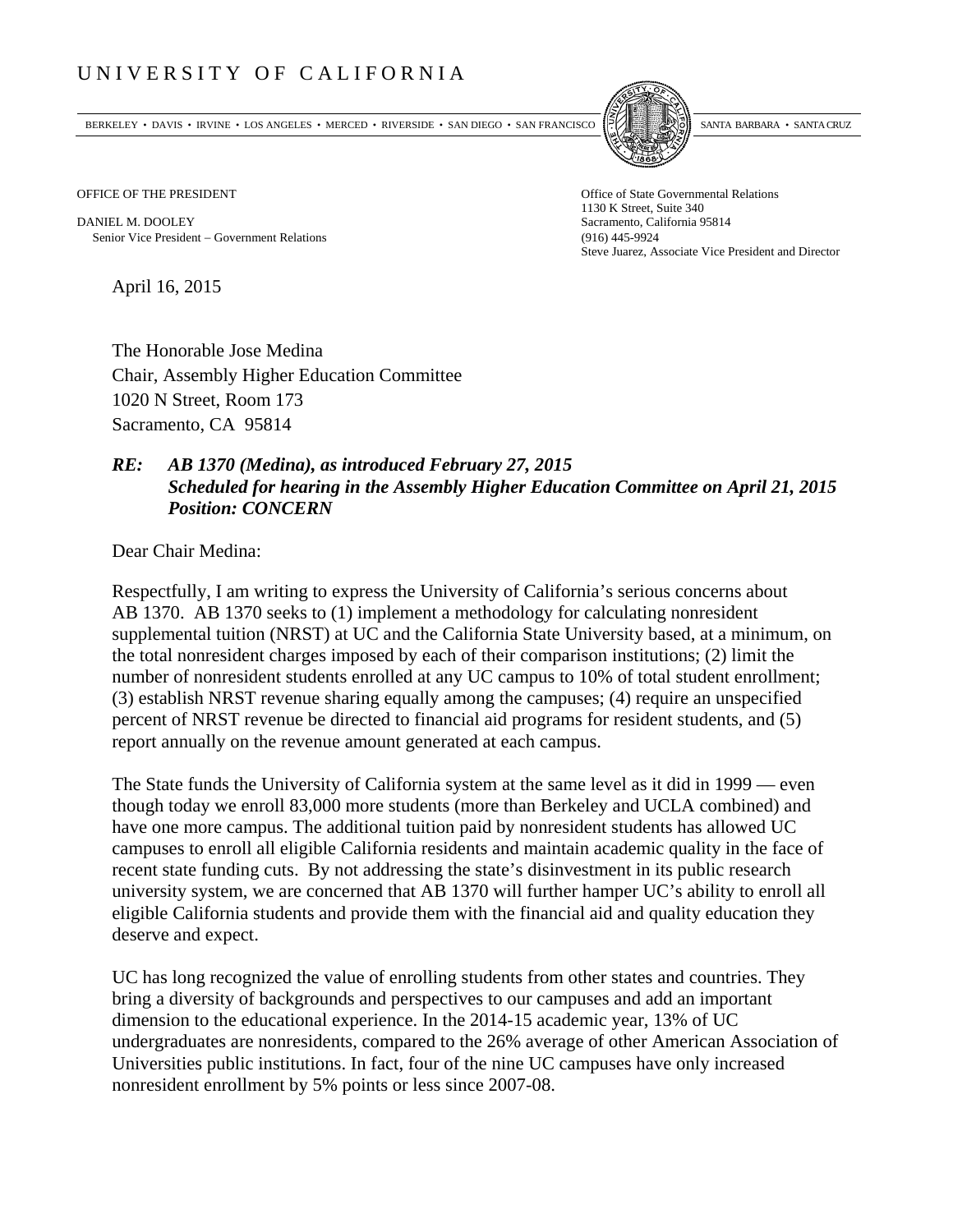However, nonresident students also provide an important source of revenue that helps UC maintain quality, access and affordability for California students, especially as state funding has declined. Without this revenue source, UC would not have been able to honor California's Master Plan and admit all eligible students. Nonresident students pay the same tuition as California residents, plus a supplemental fee of about \$23,000 a year. Because they pay a higher premium than resident students, the competition for nonresident students is fierce.

We are concerned that the provisions of AB 1370 would have the unintended consequences of reducing our NRST revenue and hampering the ability of UC campuses with smaller proportions of nonresidents to grow this revenue source to support California students and academic quality, as follows.

NRST Increase. UC currently charges higher nonresident tuition (\$36,000) than all but two nationally ranked public universities--the University of Virginia and the University of Michigan (\$42,000)—and the Regents have approved NRST increases of 5% in each of the next three years. However, when living expenses and other costs of instruction are taken into account, UC is the most expensive public university in the nation for nonresident undergraduates. Further increases in NRST could lead to a reduction in our nonresident student enrollment and revenue loss.

NRST 10% Cap. President Napolitano recently capped the nonresident enrollment at two UC campuses and limited growth at a third. By instituting this cap, this bill could disadvantage campuses seeking to increase nonresident enrollment to fund resident enrollments and operational needs that are not met by the state.

NRST Redistribution. The University's policies to allow campuses to retain NRST have evolved over time after thoughtful discussion and consultation among a wide range of constituencies, including the Board of Regents, the Academic Senate, Chancellors and other campus leaders, and UC students to ensure we take into consideration the complexities of the market. As noted previously, we compete with many quality institutions for nonresident students. Requiring NRST redistribution to other campuses could take away campuses' incentive to invest the resources necessary to attract out-of-state students and thereby generate NRST.

NRST Return to Aid. As a result of the State's and UC's commitment to financial aid, 55% of UC's undergraduate California students pay no tuition. Nonresident students contribute the same share of their tuition towards need-based financial aid as other students, although receive very few of these funds. As noted previously, NRST is used to support a host of campus needs, including resident student enrollment, academic quality, and in some cases, financial aid that are not met by state funding. Redirecting these funds would, in effect, worsen the shortfall in critical areas of UC's budget that NRST is intended to address.

Issues related to NRST, nonresident enrollment, and California student enrollment, among others, are being discussed in-depth in the Assembly Budget Committee as part of the budget process. We are committed to examining all available options for continuing to enroll all eligible